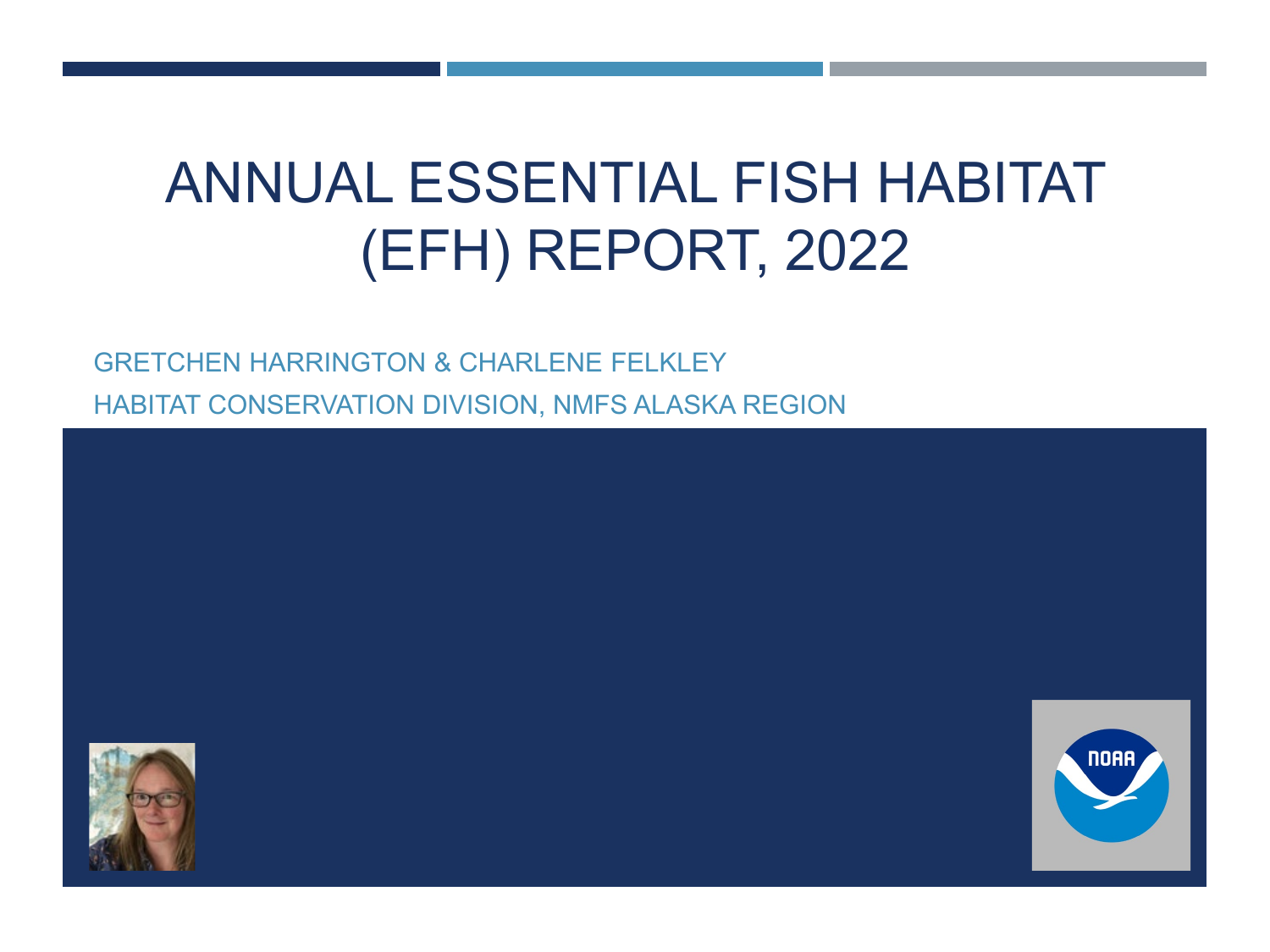## COUNCIL'S ROLE IN EFH CONSULTATIONS

- Magnuson-Stevens Fishery Conservation and Management Act (MSA) provides a role for Councils in commenting on federal or state agency actions that would affect fish habitat.
- Section 305(b)(3)(A): Councils may comment on and make recommendations to the Secretary and any federal or state agency concerning any activity or proposed activity authorized, funded, or undertaken by the agency that, in the view of the Council, may affect the habitat, including EFH, of a fishery resource under its authority.
- Section 305(b)(3)(B): Councils must provide such comments and recommendations concerning any activity that, in the view of the Council, is likely to substantially affect the habitat, including EFH, of an anadromous fishery resource under Council authority.
- EFH regulations at 50 CFR 600.930(a) state that each Council should establish procedures for reviewing federal or state actions that may adversely affect the habitat, including EFH, of a species under its authority.



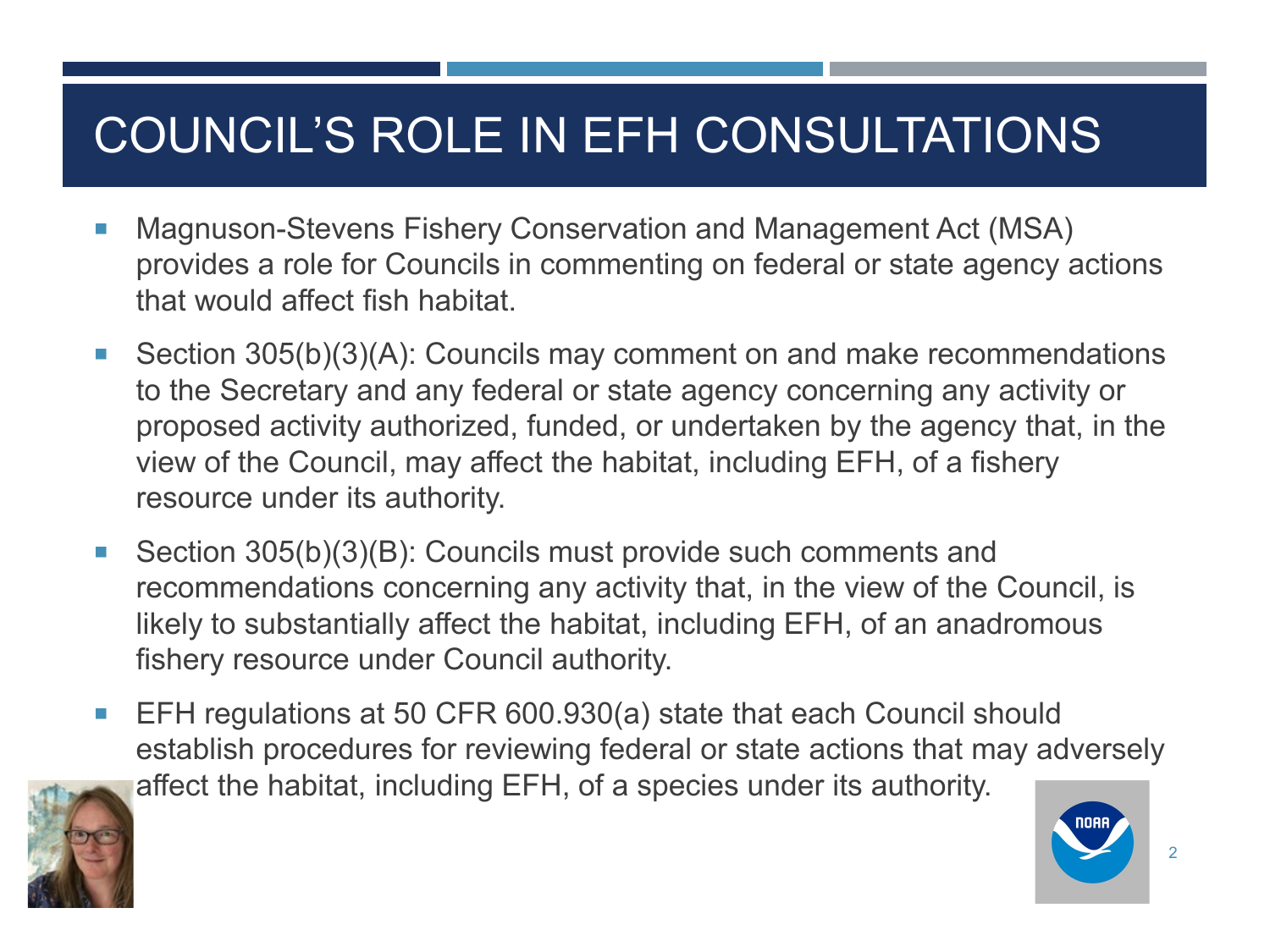## COUNCIL'S EFH CONSULTATION POLICY

The Council identified the following criteria to guide NMFS in determining whether an activity is likely to be of particular interest to the Council:

- The extent to which the activity would adversely affect EFH;
- The extent to which the activity would adversely affect Habitat Areas of Particular Concern or other areas established by the Council to protect sensitive habitat features;
- The extent to which the activity would be inconsistent with measures taken by the Council to minimize potential adverse effects of fishing on EFH; and
- The extent to which the activity would conflict with Council-managed fishing operations.



3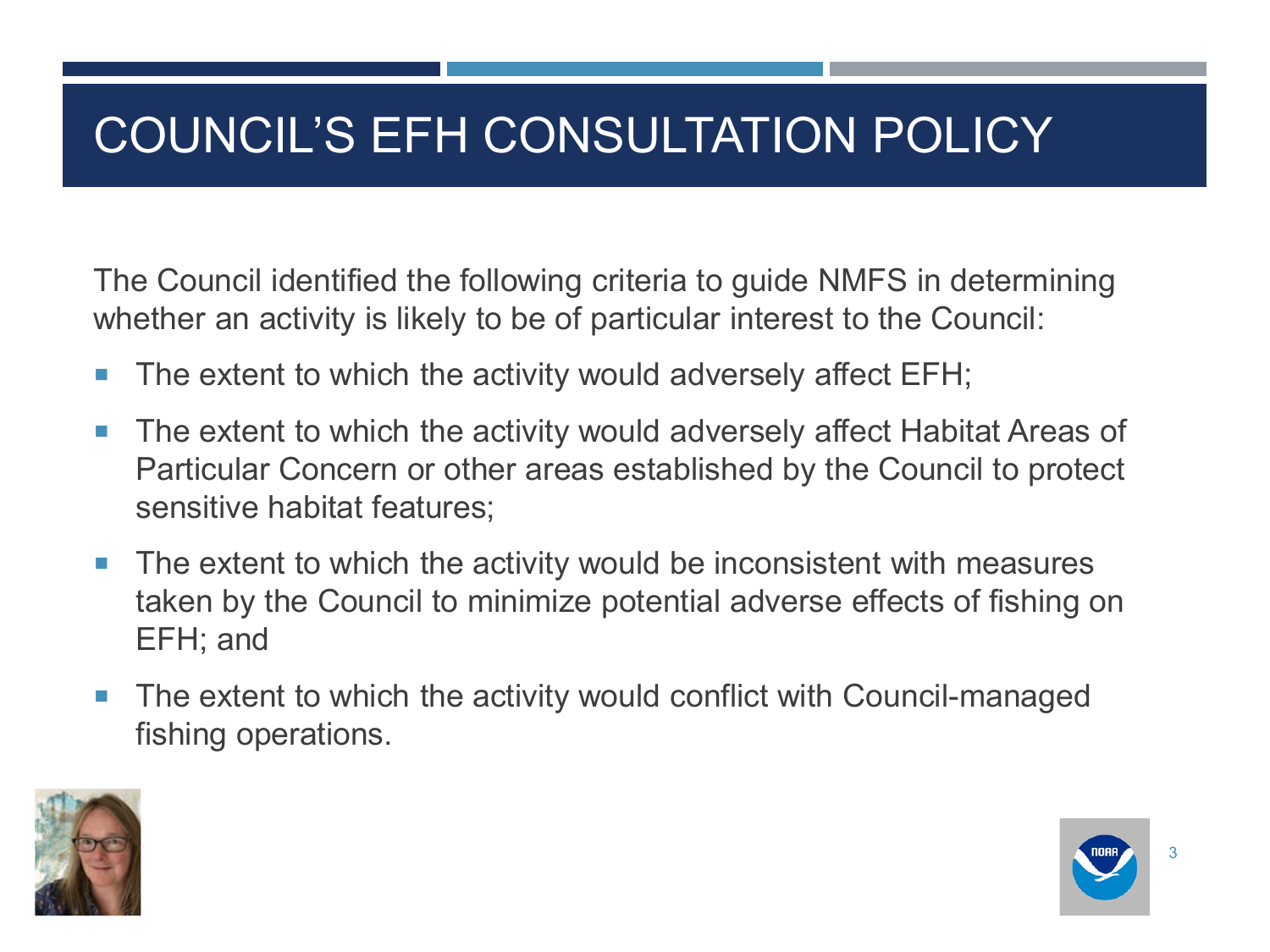### NMFS'S EFH CONSULTATIONS SINCE APRIL 2021

- **IFOP Mining Safety Sound/Bonanza Channel, near Nome**
- Oil and Gas Lease Sales
- **Aquaculture**
- **Dredging and Harbor Improvements**
- Coastal Development
- **Hydropower**
- **Highway Projects**
- **Fiber optic cable**
- Mendenhall Glacier Visitor Facilities Improvement





4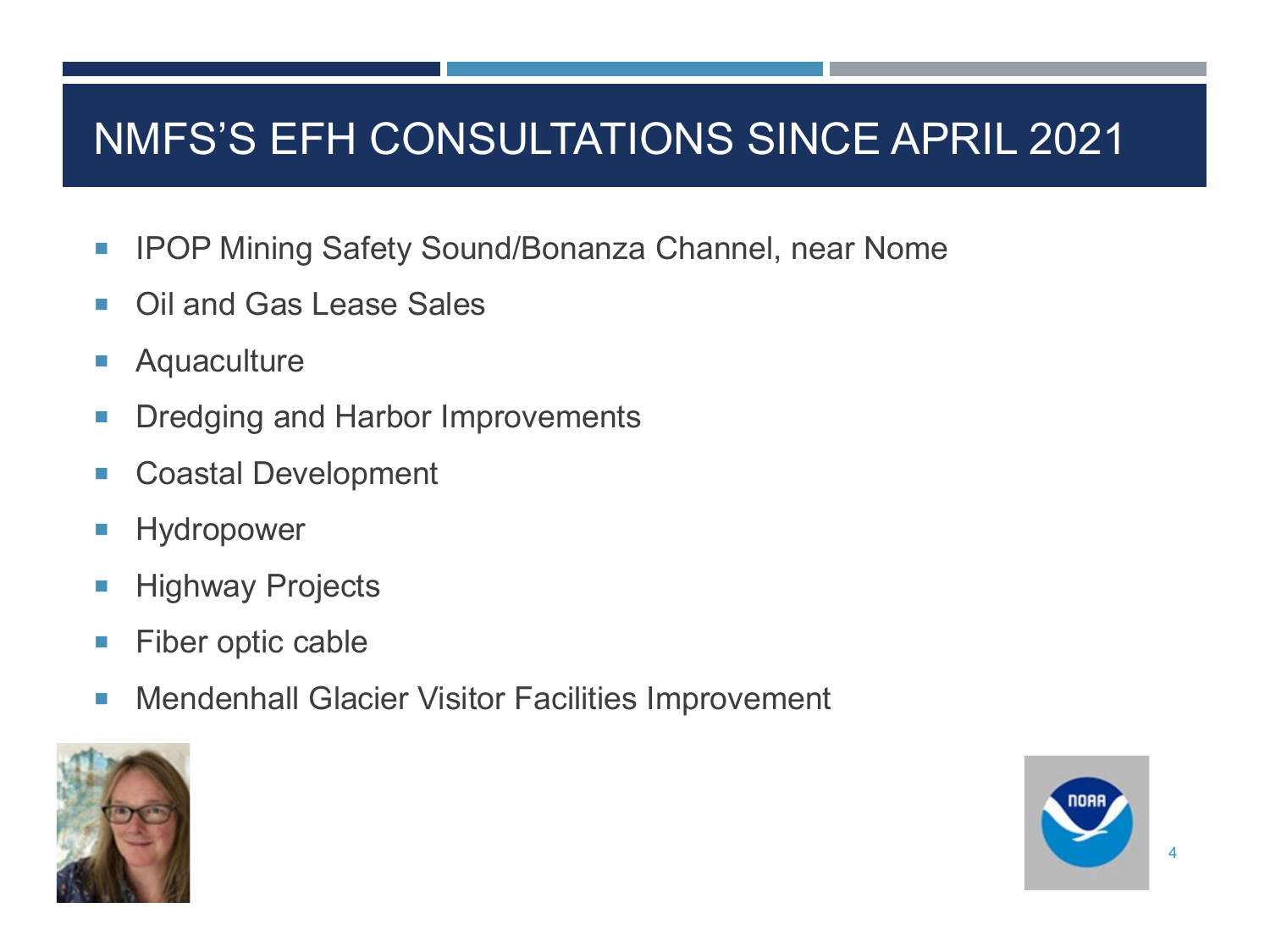## NMFS'S ONGOING EFH CONSULTATIONS

HCD is engaging with other Federal and State of Alaska agencies on the following proposed projects—

- **Mines** 
	- **Nome Offshore Gold Mining**
	- **Greens Creek Mine**
	- **Eskay Creek Mine, British Columbia, as technical advisor role**
- **Coastal Development** 
	- DNR-DMLW Over-the-Counter Dock Permit
	- Kuskokwim River Dock and Bulkhead
	- **Nome Inner Harbor, Maintenance Dredging**
- Alaska and National Pollutant Discharge Elimination System Permits
- **Aquaculture Permit Applications**
- St Mary's Airport, Barge Landing
- **USGS Sediment Coring, Kachemak Bay**



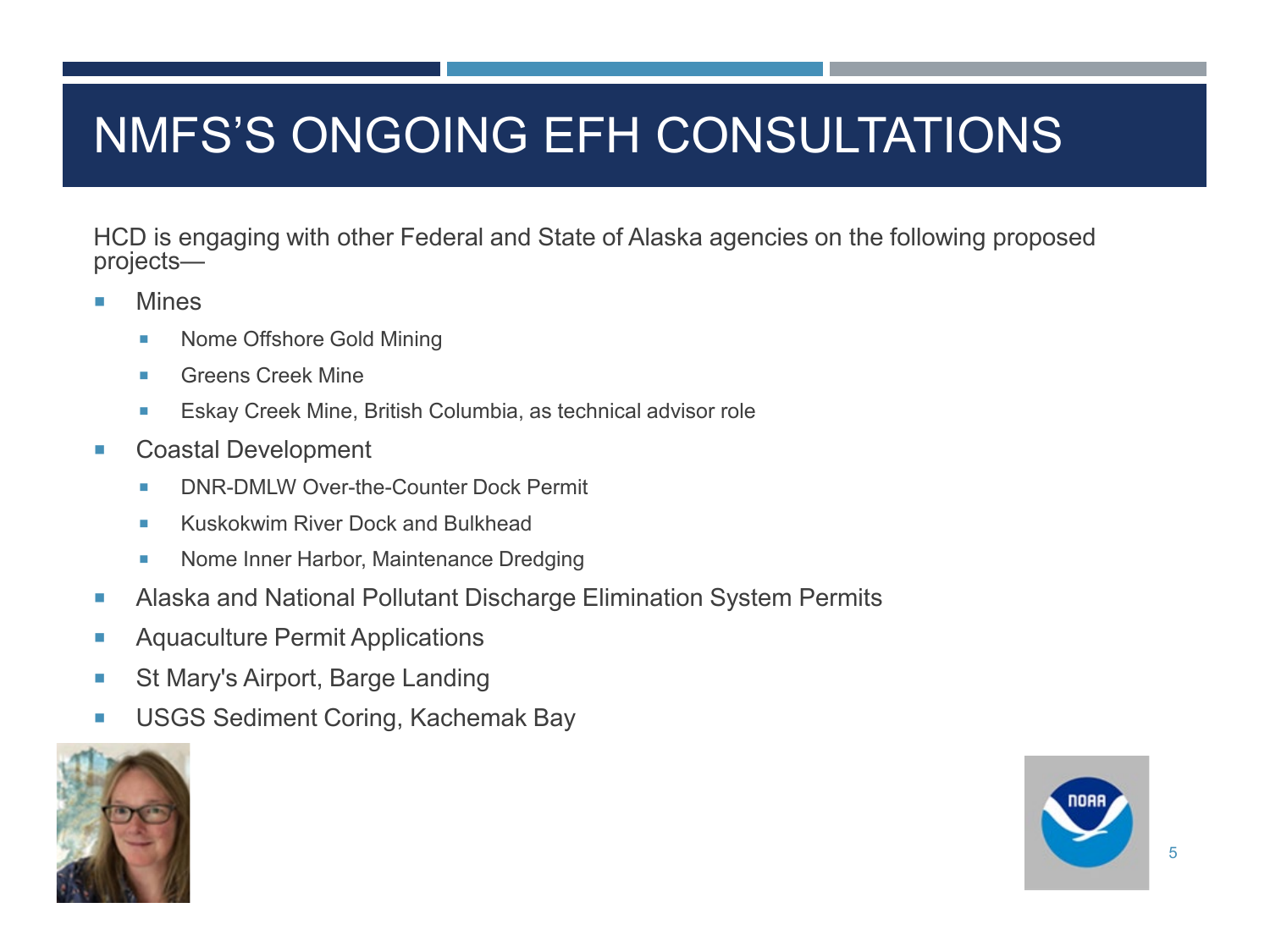#### INFRASTRUCTURE, INVESTMENT AND JOBS ACT

- We anticipate an increase in Federal projects funded under the *IIJA* in 2022 and over the next 5 years. We are coordinating with other agencies to understand future projects and to frontload and plan EFH consultations.
- NOAA Restoration Center will be releasing Federal Funding Opportunities as well as increasing funding to Pacific Coast Salmon Restoration Fund (PCSRF) which funds Alaska Sustainable Science Fund.
- NOAA posts all funding opportunities at: https://www.fisheries.noaa.gov/funding-opportunities.
- The anticipated funding for these opportunities are:
	- Habitat Resilience \$98 million/year for 5 years (\$490 million);
	- Tribal Fish Passage \$12 million/year for 5 years (\$60 million);
	- Fish Passage \$68 million/year for 5 years (\$340 million); and
	- PCSRF an additional \$34.4 million/year for 5 years (\$172 million)



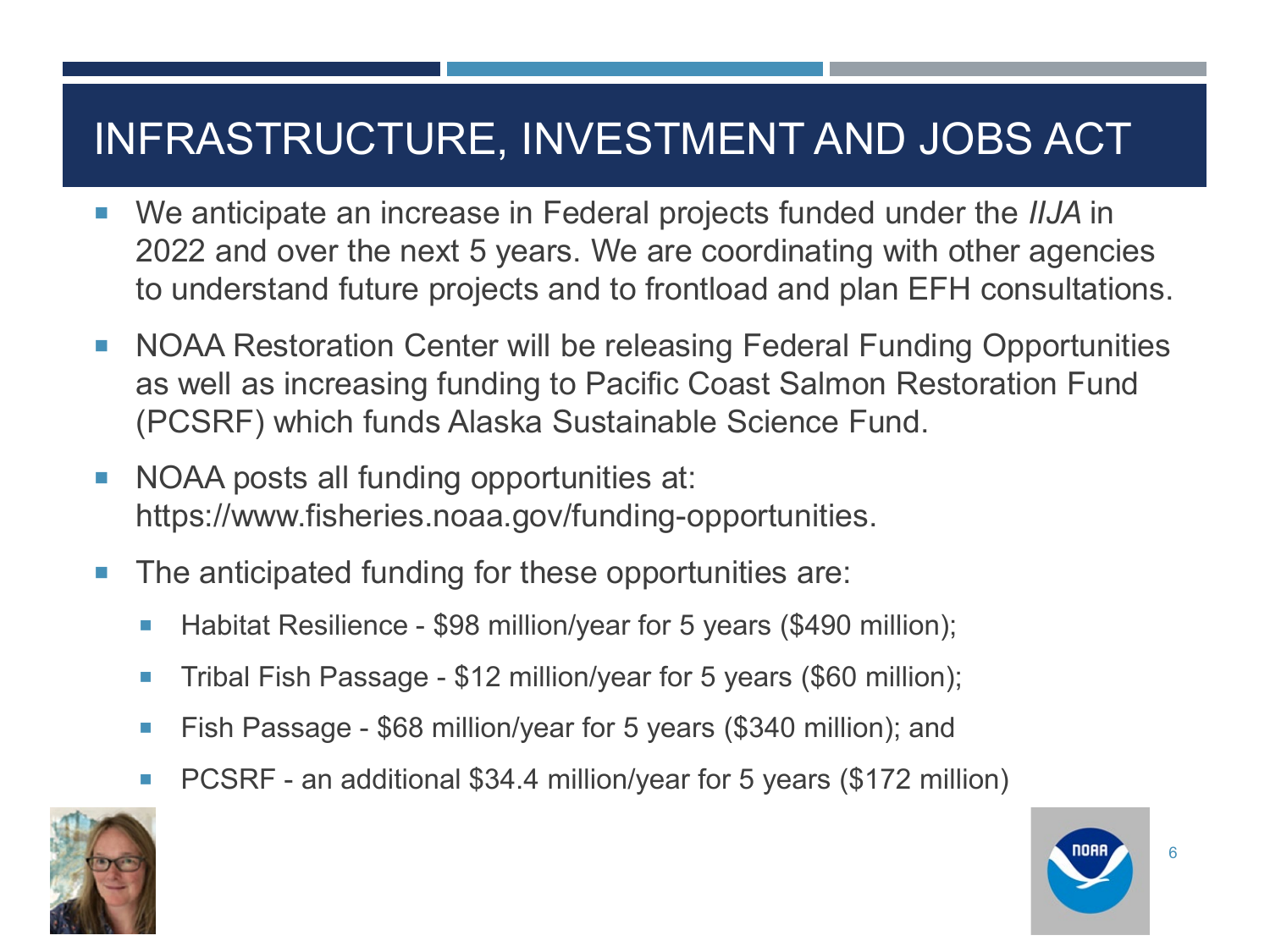### EFH 5-YEAR REVIEW UPDATE

- **Launched in April 2019 with a presentation of the preliminary plan to the Ecosystem** Committee.
- Started with the EFH descriptions and identification because of the work required to modernize the species distribution models used to create the EFH maps.
- **This work was extensively reviewed through the Plan Teams and SSC public processes.**
- Stock authors reviewed from January 2021 to November 2021 and the results of this review are in the *Report of Stock Assessment Author Review of EFH Components 1 and 7 for the 2022 EFH 5-year Review*.
- **NMFS started the Fishing Effects (FE) work once the new EFH maps were finished. The** SSC reviewed the model and plan for the FE assessment in February 2022.
- **Currently, stock authors and experts are reviewing the FE model results, conducting the FE assessment, and providing input on data limitations per the SSC request.** *The results of this review will be presented to the SSC in October 2022.*
- Concurrently, we are revising the report on non-fishing activities that may adversely affect EFH and EFH conservation recommendations, and identifying research and information needs and developing a new 5-year EFH research plan.
- 7 ■ We will present a summary report with a comprehensive review of each of the prioritized EFH components to the Council (date TBD). If the Council chooses to update its FMPs based on the report, FMP amendments will be prepared along with the appropriate analytical documents through the normal Council process.



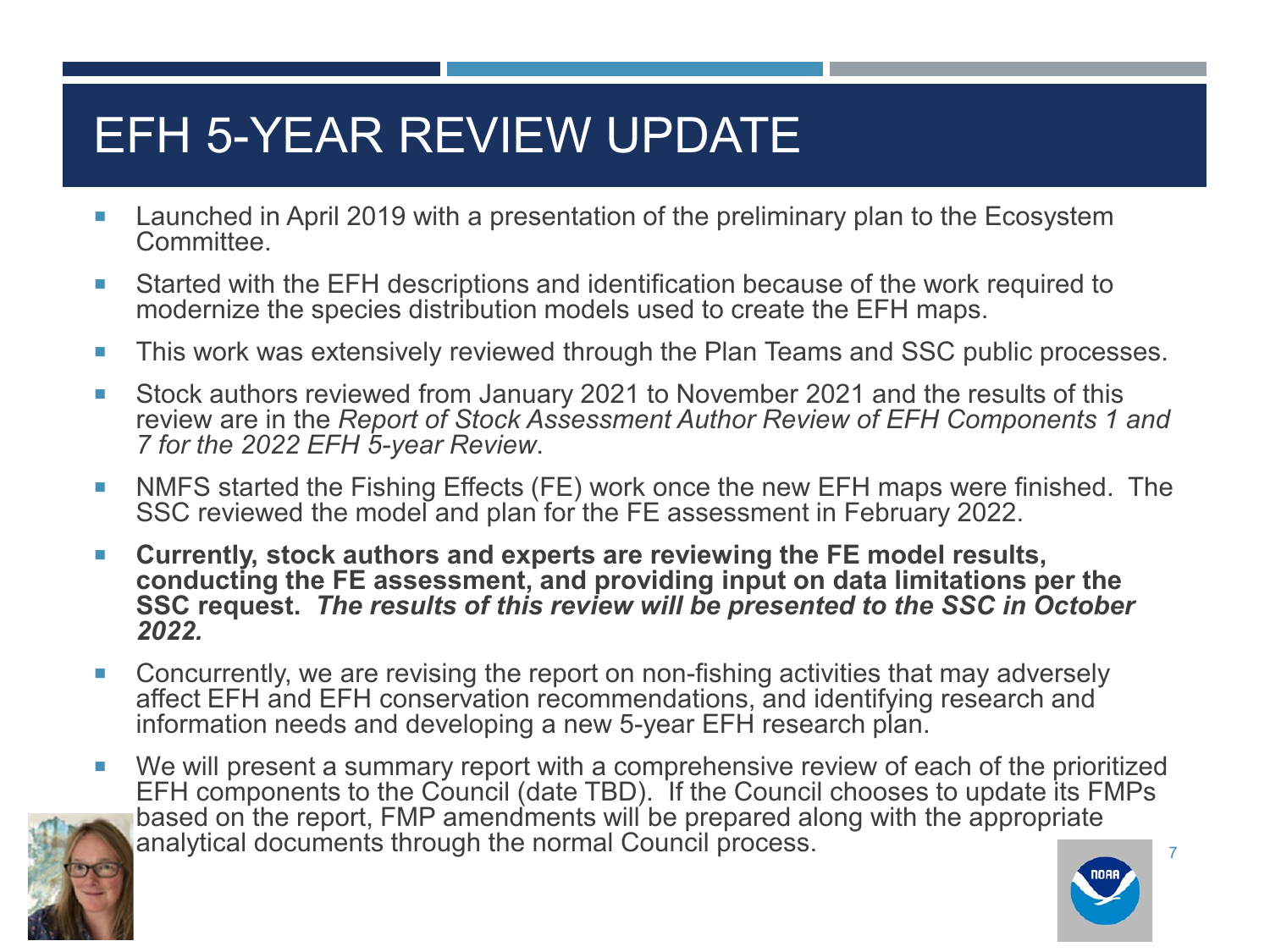## OTHER ITEMS IN THE EFH REPORT

- Tools for EFH Consultations
	- Alaska EFH Web Application, ShoreZone, Nearshore Fish Atlas, Non-Fishing Report
- NOAA Restoration Center and partner restoration work in Alaska
	- Buskin River, Kodiak, project restored access to 6.65 upstream miles and 95 upstream lake acres and restored connectivity to 0.23 miles of pristine stream habitat.
	- **Additional information on the funding under the IIJA**
- **EFH Research funding for FY2022** 
	- **Predictive distribution models to support flexible management of Bering Sea crab** fisheries: a combined modeling, field, and laboratory approach.
	- Defining essential habitats for juvenile crab species: the importance of bottom temperature and diatom flux in defining juvenile crab abundance and condition across a warming Bering Sea.
	- **Condition indicators for Pacific cod and walleye pollock from the eastern Bering Sea.**
	- Accounting for trophic relationships in Essential Fish Habitat designation.
- HCD Accomplishment Report for FY 2021